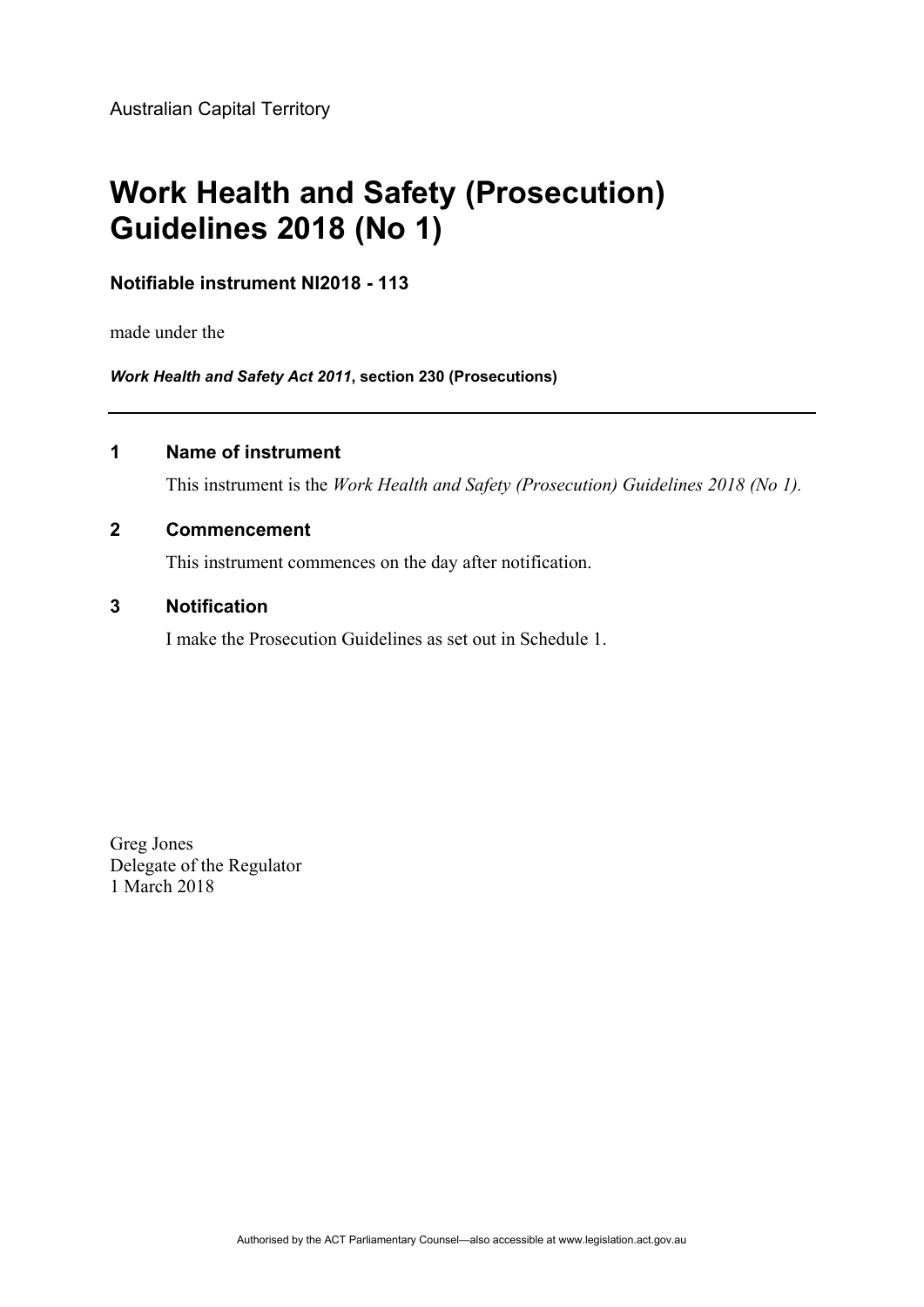**Schedule 1: Work Health and Safety (Prosecutions) Guidelines 2018 (No 1)** 



# **General Guidelines for Prosecutions**

*Work Health and Safety Act 2011*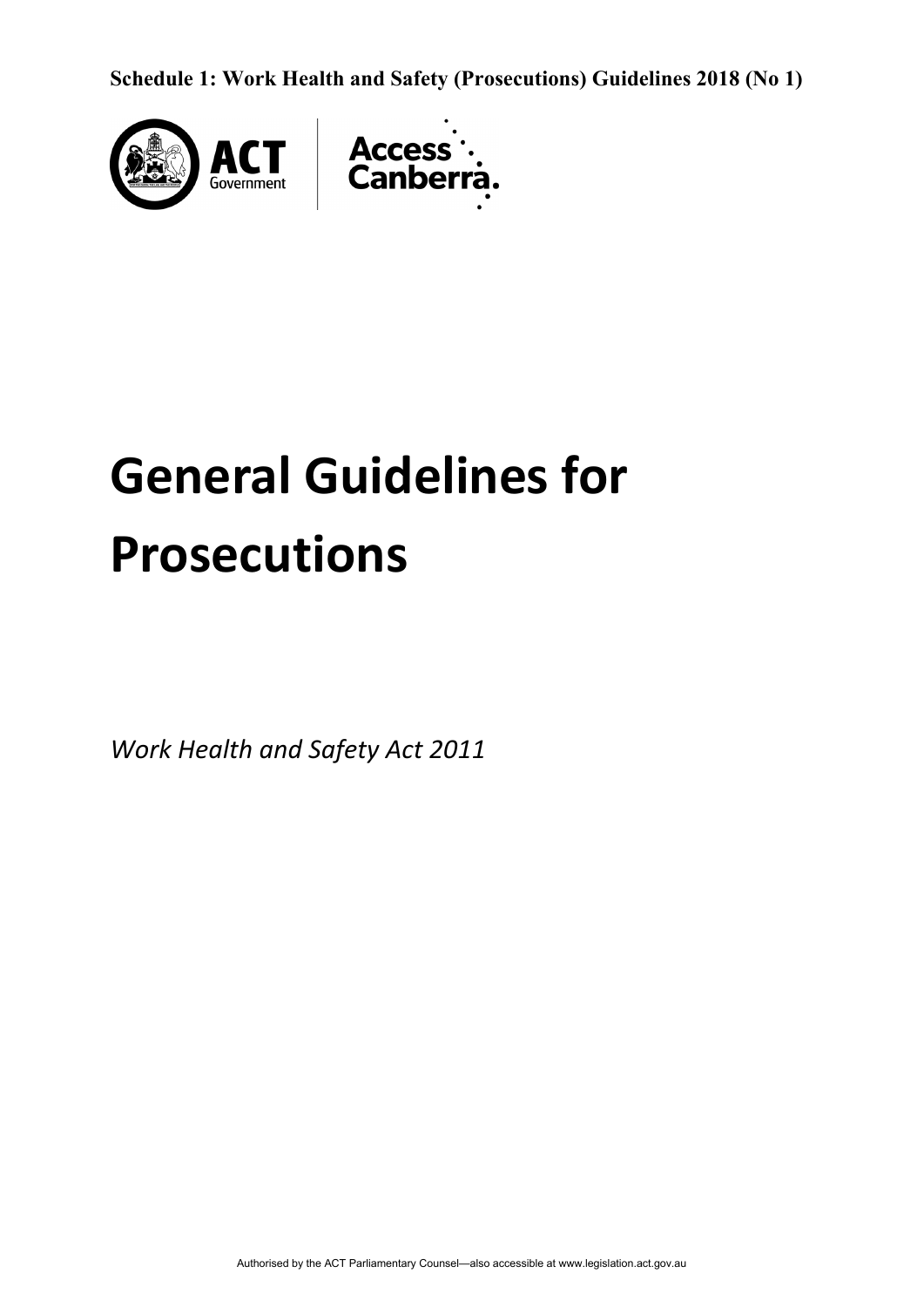These guidelines provide information about the way work safety offences are referred to the Director of Public Prosecutions (DPP) by the work health and safety regulator. These guidelines are published pursuant to section 230(3)(a) of the *Work Health and Safety Act 2011.*

The work health and safety regulator sitting within Access Canberra (the regulator) administers work health and safety laws in the Australian Capital Territory (ACT). These laws include the:

- *Work Health and Safety Act 2011;* and
- *Work Health and Safety Regulation 2011.*

The laws can be accessed at [www.legislation.act.gov.au](http://www.legislation.act.gov.au/).

The National Compliance and Enforcement Policy (the Policy) outlines the aims of compliance and enforcement as well as the compliance and enforcement tools available to work health and safety regulators. The Policy also sets outs general information about prosecutions, including the criteria used by regulators to determine whether or not to initiate prosecution and the timeframes for initiating such action. The Policy can be accessed at [www.safeworkaustralia.gov.au](http://www.safeworkaustralia.gov.au/) or by contacting Access Canberra on 13 22 [81.](tel:132281)

#### **Courts**

Prosecutions for breaches of work health and safety laws are heard in the ACT Magistrates Court and ACT Supreme Court. Civil penalty provision matters are dealt with in the civil jurisdictions of those courts.

#### **Prosecution initiation**

Where the regulator considers that a prosecution should be initiated, the regulator will recommend this to the Office of the DPP. The DPP conducts prosecutions of regulatory matters referred to it by ACT Government agencies (such as Access Canberra) in respect to legislation those agencies administer. Information about the DPP, including its Prosecution Policy, may be found at [www.dpp.act.gov.au](http://www.dpp.act.gov.au/).

#### **The court process**

Information about the court process in the ACT Magistrates Courts, ACT Supreme Court and ACT Court of Appeal can be found at [www.courts.act.gov.au](http://www.courts.act.gov.au/).